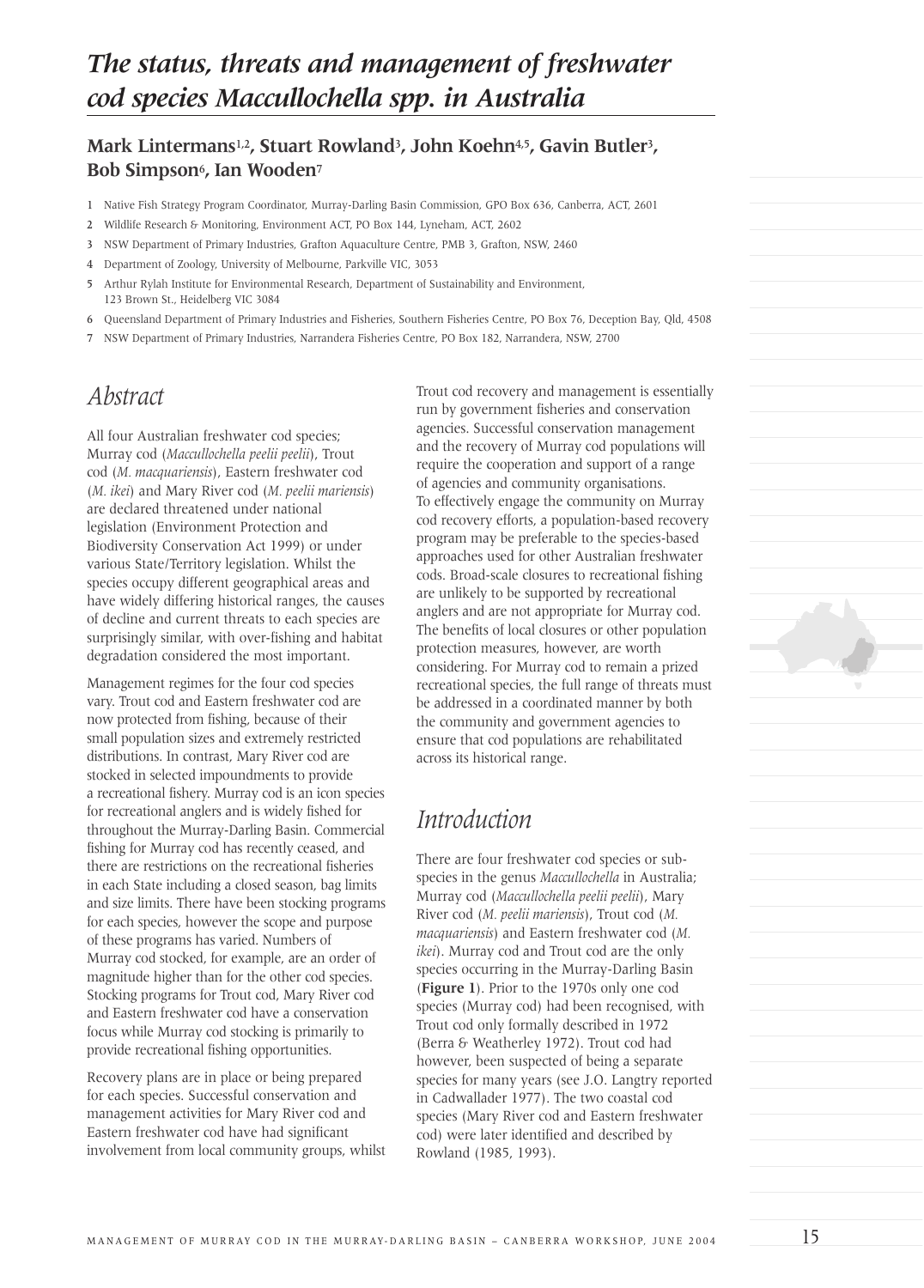

Figure 1. The four Australian freshwater cod species. (clockwise from top left: Murray cod; Trout cod; Mary River cod; Eastern freshwater cod).(Photo credits respectively: Gunther Schmida; Esther Beaton; Bob Simpson; NSW Fisheries).

All four freshwater cod species are declared threatened under the national Environment Protection and Biodiversity Conservation Act 1999 or various State/Territory legislation. Murray cod is considered the least threatened of the four having only been listed as vulnerable nationally in 2003; it is not listed in NSW, Queensland, ACT or South Australia (**Table 1**).

Recovery programs have been in place for several years for the other cod species, and an examination of the success and focus of these programs provides useful insights for how to best manage Murray cod recovery.

| <b>Species</b>            | <b>Distribution</b>                                  | <b>State/Territory</b><br>conservation<br>status                                                        | $EPRC1$ status | <b>ASFB<sup>2</sup></b> Status |
|---------------------------|------------------------------------------------------|---------------------------------------------------------------------------------------------------------|----------------|--------------------------------|
| <b>Trout</b> cod          | Murray-Darling<br>Basin in Vic.<br>NSW, ACT          | ACT: Endangered<br>NSW: Endangered<br>Vic: Threatened <sup>3</sup>                                      | Endangered     | Critically Endangered          |
| Eastern<br>freshwater cod | Clarence and<br>Richmond Rivers<br>in NSW            | NSW: Endangered                                                                                         | Endangered     | Endangered                     |
| Mary River cod            | Mary and Brisbane<br>Rivers in Old                   | Old: Protected                                                                                          | Endangered     | Critically Endangered          |
| Murray cod                | Murray-Darling<br>Basin in Old, NSW,<br>Vic. SA, ACT | Vic: Threatened <sup>3</sup><br>ACT: not listed<br>NSW: not listed<br>Old: not listed<br>SA: not listed | Vulnerable     | not assessed                   |

Table 1. Summary of distribution and conservation status of Australian freshwater cod.

1 Environment Protection and Biodiversity Conservation Act 1999

2 Australian Society for Fish Biology 2004

3 Trout cod assessed as Critically Endangered and Murray cod assessed as Endangered (DSE 2003)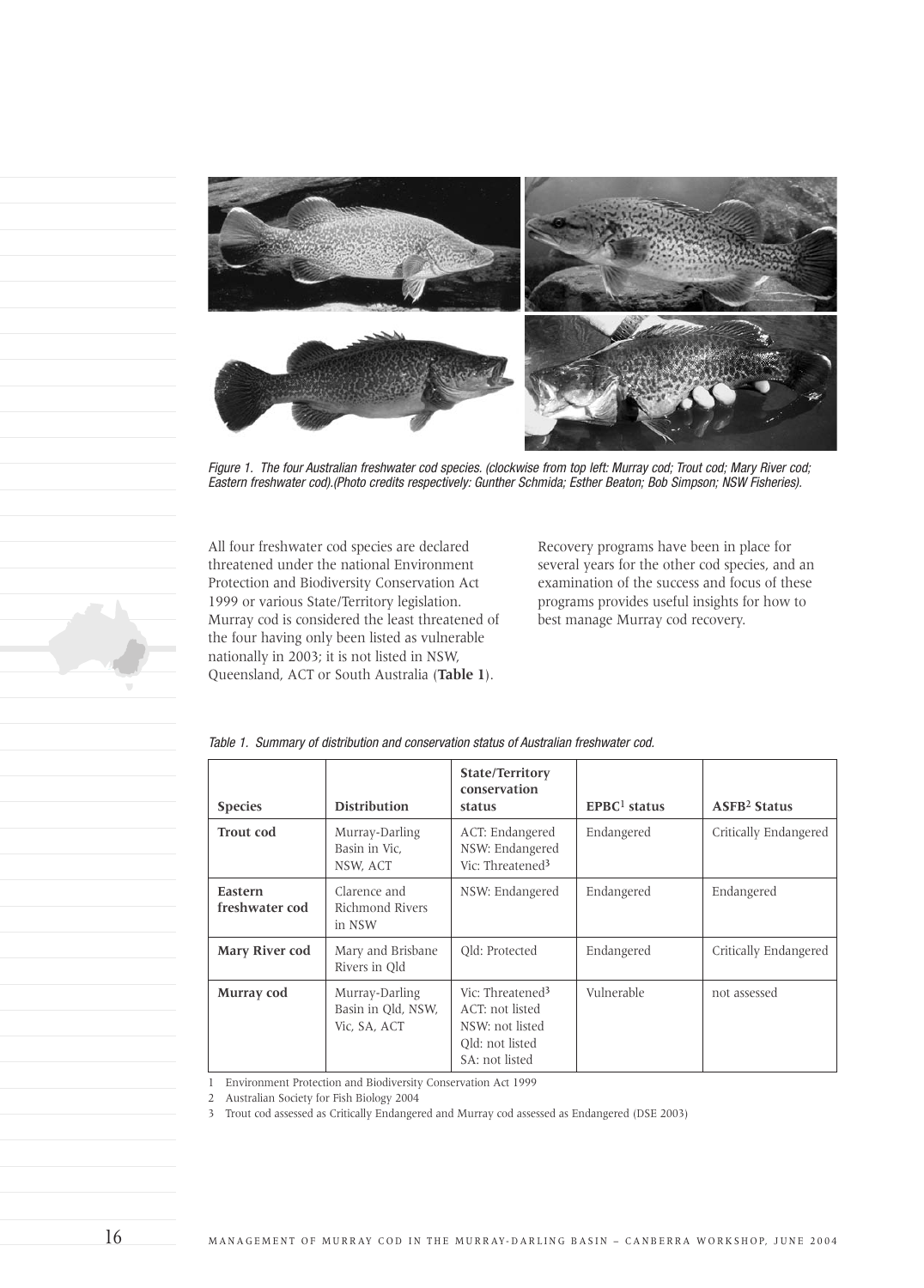# *Ecology and social values of Australian freshwater cod*

All four cod species are large freshwater fish, with maximum sizes in excess of 15 kg and all except Trout cod with individuals in excess of 38 kg recorded historically. Consequently, it is not surprising that all have been popular target species for recreational anglers.

#### *Trout cod*

Trout cod was once one of the premier sporting fish in the Murray-Darling Basin, being actively sought by anglers. They were renowned for their fighting qualities, and were reported to be more aggressive and fight longer than the closelyrelated Murray cod (Berra 1974; Cadwallader 1977). Trout cod was the first Murray-Darling species for which a national recovery program was established (Douglas *et al.* 1994), with hatchery production and restocking commencing in the late 1980s. This recovery plan has since been updated (Brown *et al.* 1998; Trout Cod Recovery Team 2004), and as such, it is a flagship species for fish recovery programs in the Basin.

The species occupies a range of habitats including riffles, runs and pools but is usually associated with deeper water and instream cover such as logs and boulders (Douglas *et al.* 1994; Ingram & Douglas 1995; Growns *et al*. 2004). Sexual maturity is reached at 3–5 years of age with spawning occurring in spring. Eggs are large (2.5–3.6 mm diameter), adhesive, (Ingram & Rimmer 1992) and probably deposited on hard substrates such as logs and rocks (Cadwallader 1979; Koehn & O'Connor 1990). They appear to have a shorter spawning period than Murray cod, which occurs after water temperatures exceed 15°C. Spawning times can overlap with Murray cod (Koehn & Harrington in press b) and hybridisation with Murray cod has been reported (Douglas *et al*. 1995; Wajon 1983). Hatching occurs after 5–10 days with larvae about 6–9 mm long (Ingram & Rimmer 1992; Ingram & Douglas 1995); when about 11 mm in length, larvae enter the drift for around 4 days (Humphries & Lake 2000; Gilligan & Schiller 2003; Koehn & Harrington in press a). Diet includes fish, crustaceans and aquatic insect larvae (Ingram & Douglas 1995; Lintermans 1995). Like all of the freshwater cod species in Australia, Trout cod was a top predator and provided an important

role in structuring fish communities. Recent research into Trout cod movements utilizing radiotelemetry has demonstrated that adult fish in lowland rivers display relatively restricted movement (less than 500 m) centred around a 'home site', but occasionally undertake exploratory movements, of 20-60 km involving a return to their home site (Ebner, Thiem & Lintermans, unpublished data). In upland streams, these dispersal or exploratory movements are much more restricted, probably by habitat limitations such as chutes, waterfalls and cascades (Ebner *et al*. 2005).

### *Mary River cod*

Mary River cod were an important food source for both Indigenous Australians and early European settlers in south-east Queensland. More recently, their large size and aggressive feeding habits made them a popular target for anglers. Hatchery production and restocking commenced in the early 1980s, however, a detailed recovery plan was not implemented until 1996. While the ultimate aim of the recovery plan is to restore cod populations in their historic habitats, the plan also allows for limited take by anglers in a small number of water storage impoundments. Recent research (Simpson & Mapleston 2002) has shown that Mary River cod can move long distances within their home streams, but at other times may remain within a limited home range for up to several years. Their diet is known to include fish, crustaceans, and small birds and mammals.

### *Eastern freshwater cod*

Eastern freshwater cod are thought to be largely opportunistic feeders, consuming a variety of food that includes water fowl, snakes, frogs, crustaceans, molluscs' terrestrial animals as well as eels and a range of fish species including their own young (Harris & Rowland 1996). Recent studies have shown that Eastern freshwater cod appear to display high degrees of plasticity in forage selection, seemingly dictated by the seasonal availability of different food types (Butler 2001; G. Butler unpublished data). Eastern freshwater cod are assumed to prefer clear, slow-flowing rivers or creeks, with rocky or gravel substrate and in-stream cover of rocks, timber or tussocks (Rowland 1993, 1996). However, this may reflect the present restricted range of the species, with no known surveys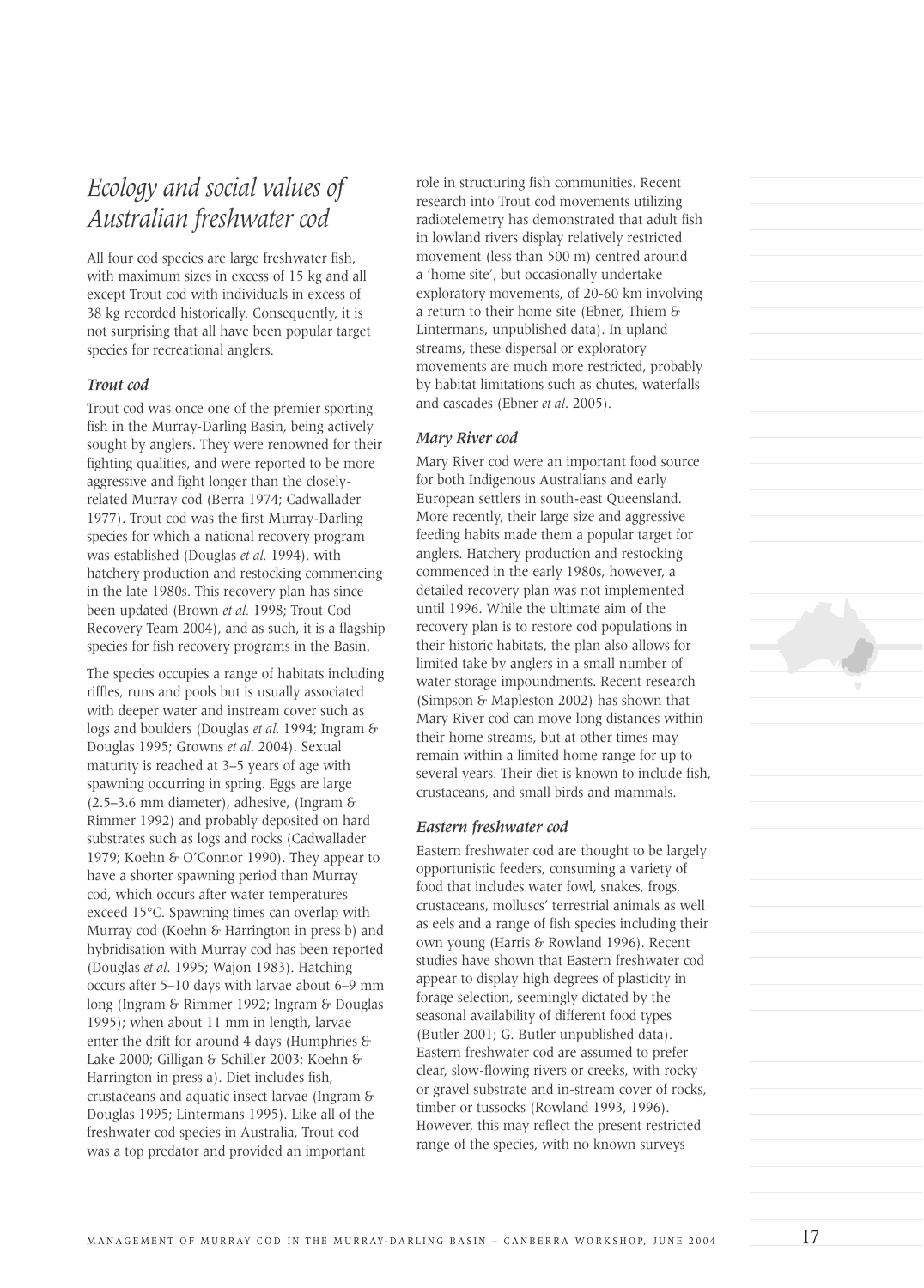conducted when it was more wildly dispersed. Eastern freshwater cod spawn from late August through until November each year, displaying high levels of parental care both post-spawning and post-hatch (G. Butler unpublished data). Research into the feeding preferences, habitat preferences and movement patterns using radio tagging techniques, as well as a variety of larval and juvenile experiments is currently being undertaken.

Unlike the Murray cod, little is known of the cultural importance of Eastern freshwater cod to the local Aboriginal people of the Northern Rivers of NSW. Early European settlers valued Eastern freshwater cod highly as a table fish. Reports of cod appearing on Coaching Station menus are common, with the proprietor often guaranteeing the freshness of the catch by only obtaining the cod subsequent to the diner placing their order. This apparent abundance of cod also meant that they were used to feed livestock including a number of piggeries located in both the Clarence and Richmond systems.

In the 1900s, Eastern freshwater cod continued to be valued for their eating quality, with their popularity appearing to increase in direct relationship with their increasing rareness. Even following the fishing prohibition implemented in the 1980s, poaching continued, with set lines and gill nets most commonly used. Over the last 10 or so years, there has been an apparent decline in the use of nets and set lines, probably due to the increasing numbers of recreational fishers and an increased awareness about the cod in the community. However, the increase in recreational fishing has resulted in an almost 'underground' catch-and-release fishery for cod. While prohibited, this fishery has extended to local fishing guides offering interstate and overseas clients the opportunity to fish for cod in pristine environments. The beneficial and detrimental aspects of such a fishery are currently unknown.

#### *Murray cod*

Murray cod is by far the largest and most widespread cod species. Cod are widely sought by anglers and are now the only species that can be legally kept (except for a limited number of impoundments in Queensland where Mary River cod are stocked for recreational purposes). This makes them the most significant native angling species in the Murray-Darling Basin. This iconic species has cultural values to both Indigenous and non-indigenous communities. Some aspects of the biology of Murray cod are reasonably well known (see Rowland 2005), and several recent studies have provided new information. Murray cod larvae have been collected in drift samples in flowing waters (Humphries & Lake 2000; Gilligan & Schiller 2003; Koehn & Harrington in press a), and while larval nursery areas have not been identified, young-of-year fish have been collected in the main river and flowing anabranch channels but not in offstream waters such as billabongs (Koehn & Harrington in press a). Spawning occurs regularly in spring (Rowland 2005; Humphries 2005; Koehn & Harrington in press b), with adhesive eggs being laid on hard substrates (Rowland 1983b). Structural Woody Habitat has been shown to be an important preferred habitat for both adults and juveniles (Koehn 1997; Koehn & Nicol 1998). Pre-spawning, upstream movements are undertaken with some adults having been recorded to travel up to 120 km (Koehn & Nicol 1998).

The cultural significance of Murray cod to Aboriginal communities, early explorers and settlers, and past and present inland communities are discussed in Rowland (2005) and Sinclair (2005a).

Being such a large species, Murray cod has often been sought as 'trophy fish' as well as for consumption. Recent newspaper photographs of the capture of large fish have, however, caused considerable public debate over whether or not these fish should be kept or released. This debate highlights a change in public attitude to the species, also exhibited by an overall trend toward catch-and-release by many anglers (Park *et al*. 2005). Murray cod is however, a species that is readily recognised by the public and is identified as a reference for the successful management of Murray-Darling Basin rivers.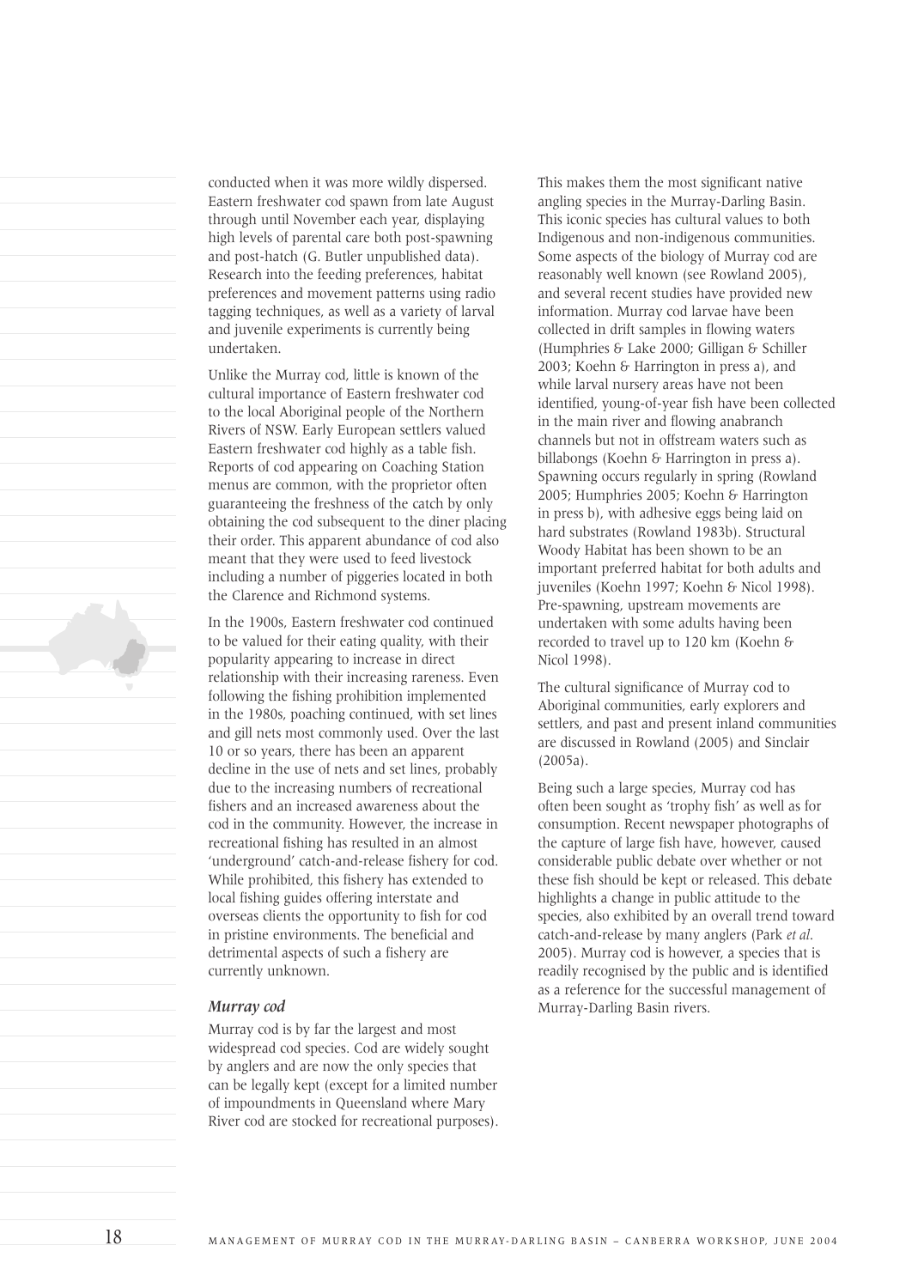# *Distribution, abundance and history of declines*

Two of the four cod species in Australian freshwaters (Mary River cod and Eastern freshwater cod) have relatively small historic and current distributions, as may be expected for taxa with no marine tolerance in coastal catchments (**Table 2**). In contrast, the two Murray-Darling Basin species (Murray cod and Trout cod) had significantly larger historic distributions. It is unclear, however, whether the area of occupancy of Trout cod was unbroken from south of the Murray to the Macquarie drainage, or whether the Macquarie River populations were always isolated. The historic distribution and decline of each of the cod species is presented below.

### *Trout cod*

Because of early confusion regarding the identification of Trout cod as a separate species, some information on the historic distribution of Trout cod is unclear. However, examination of museum records, old angler reports and other historic data sources provides a broad picture of its former distribution and abundance. The species was originally described in 1829 from a specimen collected in the Macquarie River, from where it has not been subsequently recorded other than a single unconfirmed record from the Turon River in the 1970s (Morris *et al*. 2001). J. O. Langtry's fishery investigations of the Murray in 1949-50 (Cadwallader 1977) recorded Trout cod as present in the Murray River between

about Mildura and the junction with the Ovens River above Yarrawonga weir. He recorded the species as relatively abundant between the Barmah Lake (near Echuca) and Yarrawonga weir. The present distribution extends from the Yarrawonga weir downstream to Barmah, a distance of approximately 200 km of river. The species is no longer present in the Murray River upstream of Yarrawonga Weir. Trout cod were formerly present in the Murrumbidgee River, with records from near Deniliquin in the early 1900s as well as museum specimens from near Narrandera, Hay and Wagga Wagga (Berra 1974; Douglas *et al*. 1994). A population persisted in the Canberra region until the late 1970s, but it is now extinct (Berra 1974; Lintermans *et al*. 1988). The species was also formerly found in the Ovens River in Victoria (in abundance – Cadwallader 1977), as well as the Goulburn, Campaspe, Broken, King, Buffalo and Mitta Mitta rivers (Cadwallader & Gooley 1984; Douglas *et al.* 1994). Natural populations of Trout cod no longer occur in any of these rivers (Douglas *et al*. 1994, Koehn *et al.* 1995). The translocated population in Lake Sambell in Victoria no longer exists, and the only wild population apart from that in the Murray is in a short section of Sevens Creek where individuals were translocated from the Goulburn River in the 1920s. In summary, Trout Cod are now restricted to two localized populations, one (natural population) in a 200 km section of the Murray River downstream of Yarrawonga and a second (translocated population) in a 15 km reach of Seven Creeks upstream of Euroa in Victoria.



| <b>Species</b>            | <b>Distribution</b>                                                    | <b>Historic</b><br>Abundance        | Period of<br><b>Decline</b>      | Approximate<br><b>Current Distribution</b><br>(River kms) |
|---------------------------|------------------------------------------------------------------------|-------------------------------------|----------------------------------|-----------------------------------------------------------|
| <b>Trout</b> cod          | Southern Murray-<br>Darling Basin                                      | Abundant in<br>southern range       | $1950 - 70s$                     | $\sim$ 200 km                                             |
| Eastern<br>freshwater cod | Clarence and<br>Richmond rivers                                        | Abundant                            | 1920s and 1930s                  | $\sim$ 300 km                                             |
| Mary River cod            | Brisbane-Stanley,<br>Albert-Logan,<br>Coomera and<br>Mary river basins | Abundant                            | Prior to 1930s                   | $~100-500$ km                                             |
| Murray cod                | Murray-Darling<br>Basin                                                | Abundant<br>(commercial<br>fishery) | 1920s and 1930s;<br>then $1950s$ | Thousands of km                                           |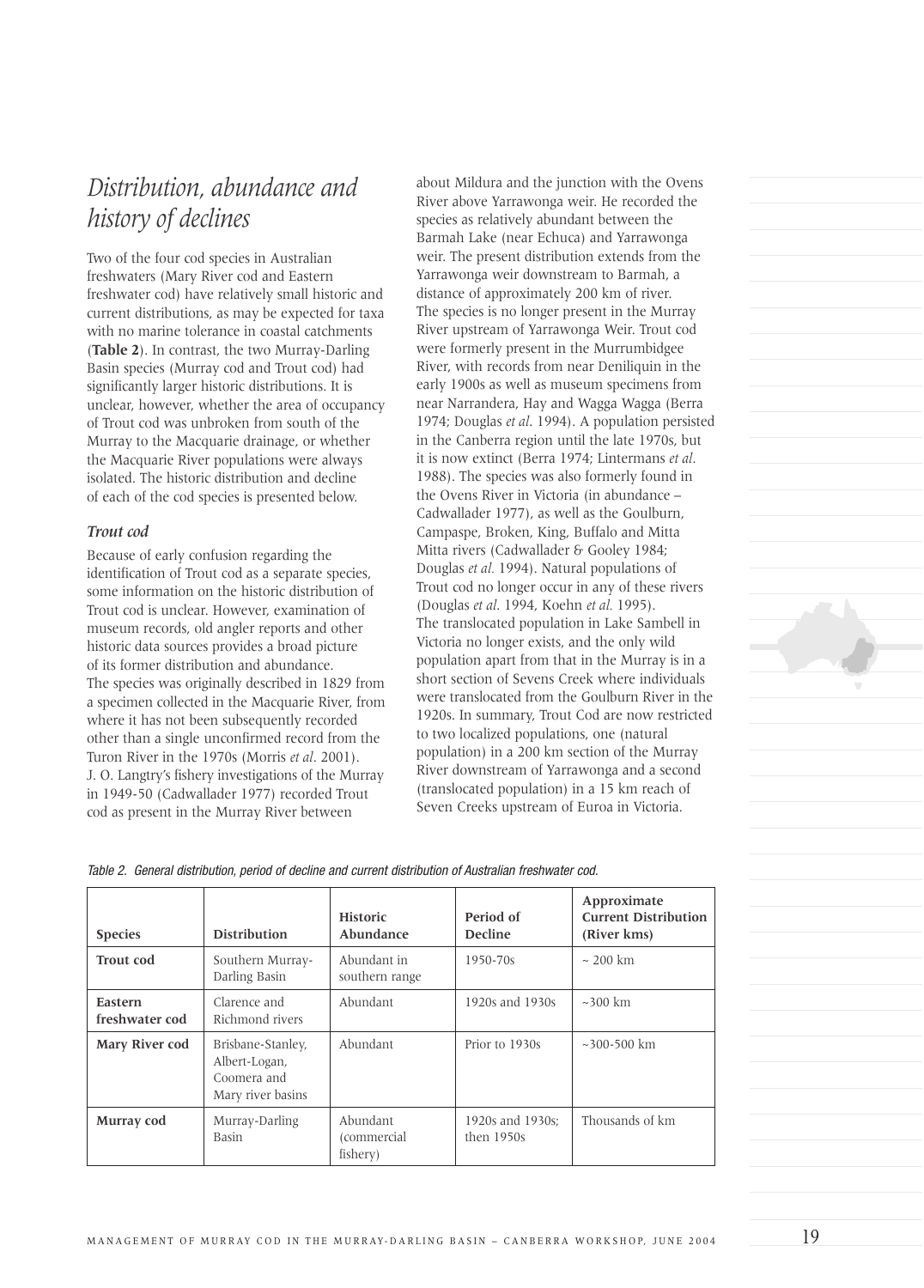#### *Mary River cod*

Freshwater cod were present in a number of south-east Queensland coastal catchments at the time of European settlement, including the Mary, Brisbane-Stanley, Albert-Logan and Coomera basins. It has never been confirmed that the cod in these river systems all belonged to the same species. By the 1970s, cod had apparently disappeared from all but the Mary River. Early accounts of cod in the Mary River can be found in a report on the voyage of H.M.S Challenger (Wyville Thomson 1880), and in a report by the Queensland Commissioner of Fisheries (Saville-Kent 1890). These and later accounts typically referred to the abundance of cod throughout the Mary system, and to the fact that they appeared identical to the Murray cod from western rivers. Anecdotal accounts suggest that anglers had recognized that minor differences existed between cod from the Mary and Murray Rivers long before the scientific community confirmed these differences using electrophoretic protein analysis, morphometric analysis, osteology and otolith structure (Rowland 1985, 1993).

By the time the distinct taxonomic status of the Mary River cod was confirmed, populations in the Mary River basin were largely confined to parts of Obi Obi Creek, Tinana-Coondoo Creek, Six Mile Creek, and Widgee-Glastonbury Creek (Simpson 1994). A targeted riverine restocking program commencing in 1997, in conjunction with habitat rehabilitation works, appears to have subsequently increased the abundance and range of cod in the Mary system, and efforts are now focusing on restoring populations in the Brisbane-Stanley, Albert-Logan and Coomera Rivers (Simpson & Jackson 1996).

#### *Eastern freshwater cod*

Historical accounts from the 1800s and early 1900s indicate that large populations of Eastern freshwater cod were once present in the Clarence and Richmond systems of northern New South Wales (Bawden 1888; Rowland 1985, 1993). Reports from early European settlers indicate that eastern cod were plentiful throughout the extremities of both systems, with frequent catches recorded of individual cod in-excess of nine kilograms (Rowland 1993). However, despite the apparent abundance of cod, a dramatic decline in the population occurred in both catchments throughout the late 1800s and early 1900s. In the Richmond system this largely

coincided with the construction of the northcoast railway, with rail crews dynamiting many sections of the river adjacent to the new railway (Rowland 1993). These activities in conjunction with several large fish kills ultimately brought about the almost total extirpation of the species across the entire catchment by the late 1930s. No authenticated reports of Eastern freshwater cod have been recorded from the Richmond River system since this period.

The major decline in the Eastern freshwater cod population within the Clarence catchment also occurred primarily throughout the 1920s and 1930s (Merrick & Schmida 1984; Rowland 1985, 1993; Faragher & Harris 1993). However, the decline of cod in the Clarence system is primarily attributed to a series of mass fish kills that occurred during the late 1920s and 1930s. Generally these kills are considered to have been due to a rapid deterioration in water quality throughout the catchment, seemingly brought about by a series of extenuating natural circumstances. This included an extended period of drought, followed by extensive bushfires and almost immediate heavy rainfall (Rowland 1985, 1993; A. Butler personal communication). The resulting accumulation of allochthonous material within the waterways probably increased biological oxygen demand to such an extent that localised extinctions were reported to have occurred in many of the Clarence systems smaller sub-catchments. The intense rainfall is also thought to have facilitated an increase in the release of contaminated waters from the tailing dams of gold, silver and tin mines once prevalent in the upper waters of the catchment, further degrading water quality (Hall 1977; Wilkinson 1980).

As with the Richmond River, large sections of the lower Clarence catchment were also subject to the use of dynamite for fishing. Again this was associated primarily with the building of the north-coast railway system during the 1920s and 1930s, with rail crews reported to have regularly supplemented their diet with cod (Rowland 1985, 1993; Faragher & Harris 1993). Eastern freshwater cod numbers continued to decline throughout the Clarence catchment over the intervening period, due largely to unsustainable fisheries practices, with the population most likely reaching their lowest abundance in the late 1960s and early 1970s. By this time only one small self-sustaining population remained in the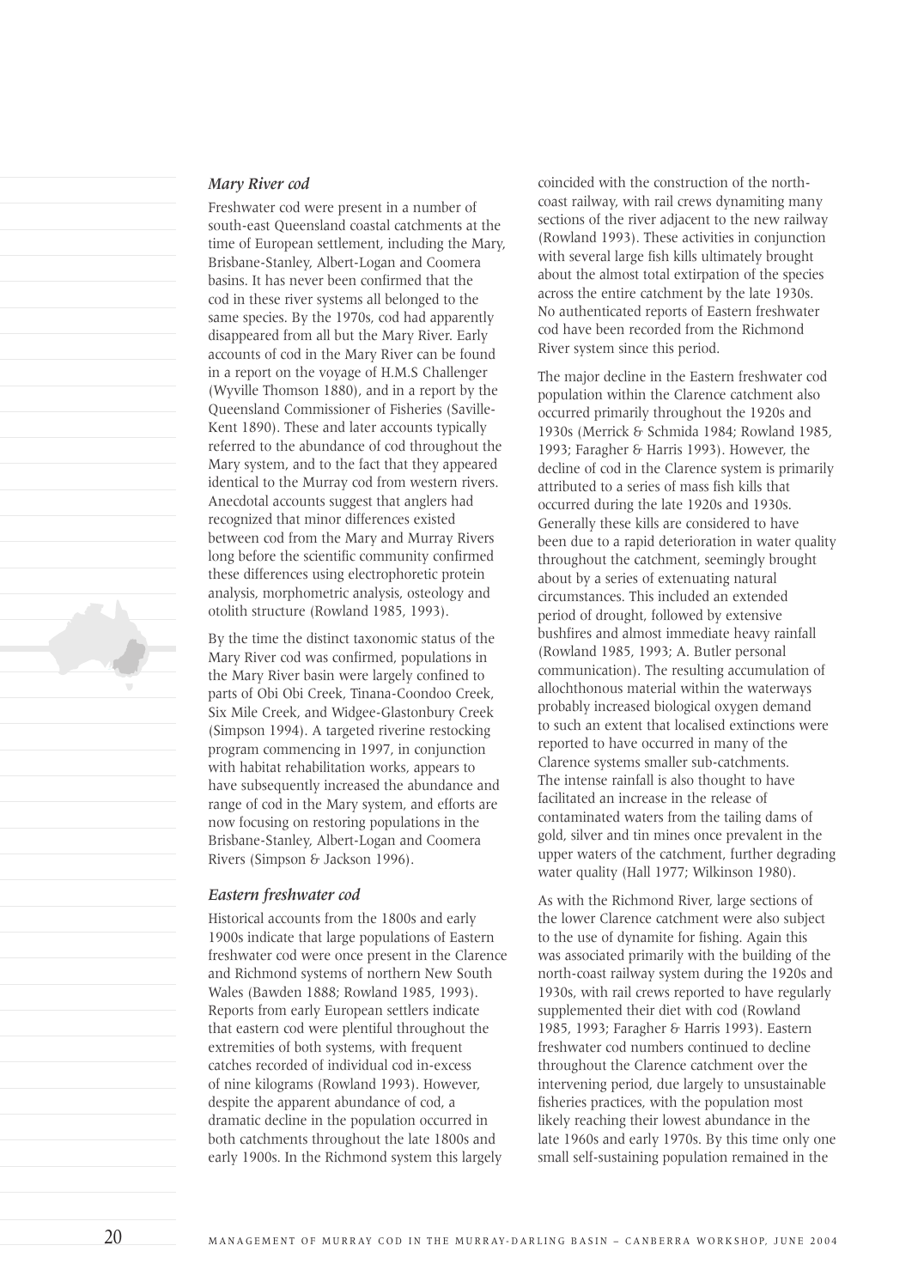Mann-Nymboida River, a sub-catchment of the Clarence, where isolated pristine habitats persisted (Merrick & Schmida 1984; Rowland 1985, 1993, 1996; Faragher & Harris 1993; Harris & Rowland 1996). Subsequent conservation actions taken in the mid and late 1980s such as fishing prohibitions and restocking programs have seen the beginnings of recovery, with Eastern freshwater cod now regularly reported throughout both the Richmond and Clarence River systems.

### *Murray cod*

Murray cod was an abundant species, with explorers' journals and early commercial fishery reports noting the size and numbers of cod present (Rowland 1989, 2005). Murray cod formed a major part of the diet of Aboriginal tribes living adjacent to inland waters. The explorer John Oxley wrote in 1820 that the Lachlan River

*is rich in the most excellent fish, procurable in the utmost abundance. One man in less than an hour caught eighteen large fish, one of which was a curiosity from its immense size and beauty of its colours……It weighed an entire 70 pounds….. Most of the other fish taken this evening weighed from fifteen to thirty pounds each* (Rowland 1985, 1989)

There are similar enthusiastic historical reports from many of the rivers in the Basin.

There has been a significant decrease in the abundance of Murray cod from historical levels. The commercial fishery for cod (which developed in the mid to late 1800s) peaked in the early 1900s and then declined; although there was another smaller peak in the early 1950s, the catch had decreased significantly by the mid 1960s and remained at low levels through to the 1990s (Rowland 1985, 1989; Reid *et al*. 1997; Ye *et al*. 2000; Kearney & Kildea 2001). The commercial fishery ceased across the Basin in 2003 with an increasing focus on aquaculture to supply fish for the table. Whereas Murray cod was once readily caught at many locations, it is now patchily distributed, with few locations containing abundant cod. The NSW Rivers Survey in which electrofishing techniques were used to sample 40 randomly selected sites throughout the Basin, failed to catch a single cod in the Murray drainage, indicating that this once widespread species was now patchily distributed (Harris & Gehrke 1997). However, there is some evidence of a recent recovery in Murray cod

populations in NSW, although not to pre-decline levels (see Rowland 2005). There is concern for the conservation status of Murray cod in Victoria, where it is now considered endangered, particularly with the loss of the Mitta Mitta River population following the construction of Lake Dartmouth (Koehn *et al*. 1995) and recent fish kills in the Ovens River, Goulburn River and Broken Creek (Koehn 2005b).

# *Murray cod as a threatened species.*

The recent Commonwealth listing of Murray cod as a threatened species has been somewhat controversial, particularly within some parts of the recreational fishing sector which believe Murray cod to still be abundant. It is important to understand why this opinion persists in parts of the community, because without agreement on the status of the species, support for coordinated and comprehensive recovery actions will be difficult to secure. Possible reasons that Murray cod are not perceived as threatened by some members of the community include:

- Loss of inter-generational memory of past abundances may have downsized expectations
- Lack of knowledge of declines and localised extinctions in other parts of the range
- Increasing gear and angler efficiencies have allowed reasonable, localised catch returns
- The broad distribution of Murray cod lessens the perceived seriousness of localized cod losses
- The true status of Murray cod may have been masked by management activities such as stocking

#### **Loss of inter-generational memory**

The commercial fishery for Murray cod was well developed by the late 1800s, with a peak in the overall commercial catch in 1918. Concerns about Murray cod stocks were expressed as early as 1880, and by the mid 1930s the commercial fishery had declined to an unprofitable level for large-scale operators with a second major decline occurring in the 1950s (Rowland 1989). The majority of current anglers probably use the relatively low abundance of the late 1960s, 1970s and early 1980s as their baseline in assessing the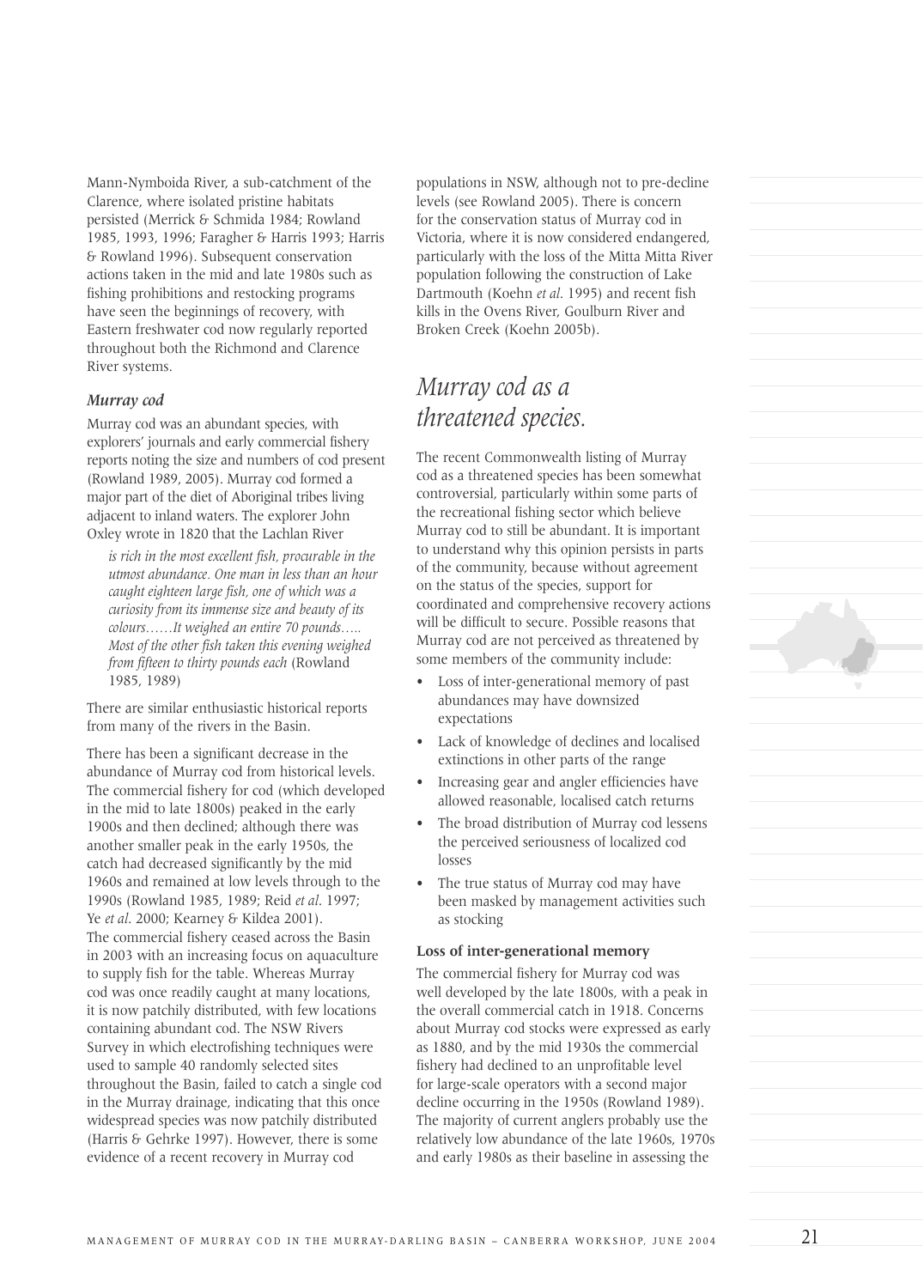relative abundance of cod. There would be relatively few active anglers that were fishing for cod prior to the 1950s (they would now be at least 60-70 years of age), and very few anglers that could relate to the pre-1930s cod stocks. This use of this benchmark has probably resulted in a lowered expectation of abundance. In the late 1800s, a good days fishing might have landed tens of cod for a fishing group, and there are numerous old photos of such catches. Today, good cod fishing probably involves fewer cod being caught, although angler satisfaction may remain high.

### **Lack of knowledge of status across the species' range**

Knowledge of most anglers is relatively localised, coming from their area of residence or favourite fishing location. There is often little understanding of the overall status of a species across its entire range. Captures are remembered, rather than absence of captures. Localised extinctions and losses over small parts of the range are often missed or forgotten.

### **Increased gear and angler efficiencies**

The reliability of angling equipment has improved immensely in recent decades, with improvements in rods, lines and reels potentially allowing a greater proportion of hook-ups to be successfully landed. Improved knowledge of the general ecology and habitat preferences of native fish species and the use of echosounders have improved angling success. Greater publicity of fishing 'hot-spots', improved angler access and use of GPS technology have also facilitated more accurate targeting of fishing locations. The prevalence of light aluminium boats and reliable outboard motors has also meant that relatively remote river reaches can be easily accessed by the general community. For all of the above reasons, Murray cod have remained a significant and valued component of the recreational fishery, even though there is convincing evidence that their abundance has declined significantly from pre-European levels.

### **The broad distribution of Murray cod**

Murray cod has the broadest distribution of the four freshwater cod species, and is recorded from thousands of kilometres of streams over almost the entire Murray-Darling Basin. Because of this broad distribution, the loss of local populations does not create the same sense of urgency that is apparent with decline of the more restricted cod species. For example the loss of the Murray cod population in the Molonglo River after heavy metal pollution from the Captains Flat mines (Lintermans 2002) may not have been perceived as a catastrophic loss as there were still ample cod in the nearby Murrumbidgee River. Similarly, the loss of the cod population downstream of Dartmouth dam as a result of coldwater pollution (Koehn *et al*. 1995) did not cause significant community concern as other fishing opportunities remained in nearby waters such as the Murray River and Lake Hume.

#### **Stocking programs**

Since the development of hatchery techniques for Murray cod and other native species (Rowland 1983a,b, 1985, 1988; Cadwallader & Gooley 1985) in the late 1970s, there have been numerous stocking programs for this species in the Murray-Darling Basin (Phillips 2003). In 2002/03, a total of 189,950 Murray cod were stocked in Victoria, plus 582,115 in New South Wales, and smaller numbers in the Australian Capital Territory and Queensland. Approximately one million Murray cod are now stocked annually in eastern Australia (**Figure 2**). These stocking programs have provided immense benefits to recreational anglers and have boosted the availability of cod for recreational anglers in some parts of the Basin. Such stocking programs have the potential to mask the true status of cod, and whilst these stocked individuals may live for many years and provide benefit to recreational anglers, their abundance does not accurately represent the true status of wild cod stocks. The success of stocking programs is also a double-edged sword, in that it is seen by some as the panacea to all fisheries problems (Harris 2003). This perception lessens the impetus to sustainably manage fisheries and address other more serious environmental problems that may imperil fish species or communities. However, it must be noted that the majority of Murray cod are stocked in impoundments, rather than rivers, and so the contribution of stocked individuals to the perceived recovery in riverine cod stocks may not be as significant as the total stocking figures suggest (see Rowland 2005). It is known that there is upstream and downstream movement of fish stocked in impoundments (see Phillips 2003), with many stocked fish being washed out of dams into downstream river reaches. The extent of this spread, however, is unknown.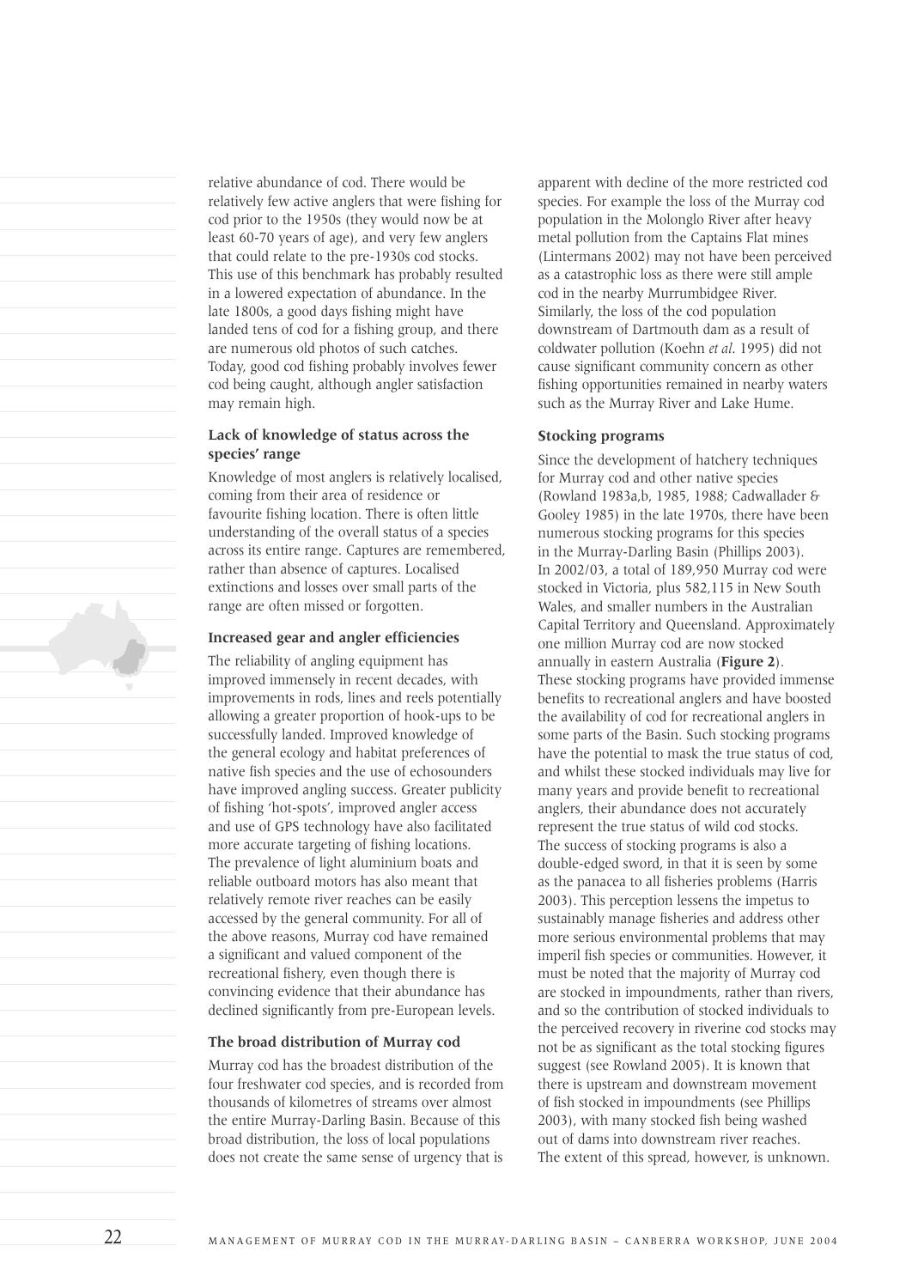

Figure 2. Numbers of hatchery-produced juvenile Murray cod released annually for stock enhancement purposes in Victoria, NSW, Queensland and the ACT since 1971/72 (From Ingram & De Silva 2004.)

## *Threats to cod*

Whilst all four freshwater cod have some particular localised threats, there are a number of threats that have affected multiple species (**Table 3**). The majority of the threats are the 'usual suspects' that have been implicated in the decline of many of the Basin's fish species (MDBC 2004). However, there are several threats that are particularly pertinent to a large, longlived species such as cod. These include the risk of hybridisation between species and subspecies, the impacts of overfishing and a range of direct and indirect threats outlined by Koehn (2005a).

Although commercial fishing for all freshwater cod species has now ceased, there is still a high demand from recreational fishers (both legal and illegal) that can pose an ongoing risk to all four cod species. The popularity of Murray cod as a target for recreational fishing is legendary, with this species the most sought-after in the Murray Darling Basin. Even within fisheries regulations, overfishing can threaten populations (Nicol *et al*., 2005). It is estimated that more than 470,000 Murray cod were caught in the Basin in 2000-01 with 77 % of these released (Henry & Lyle 2003; Park *et al*. 2005).

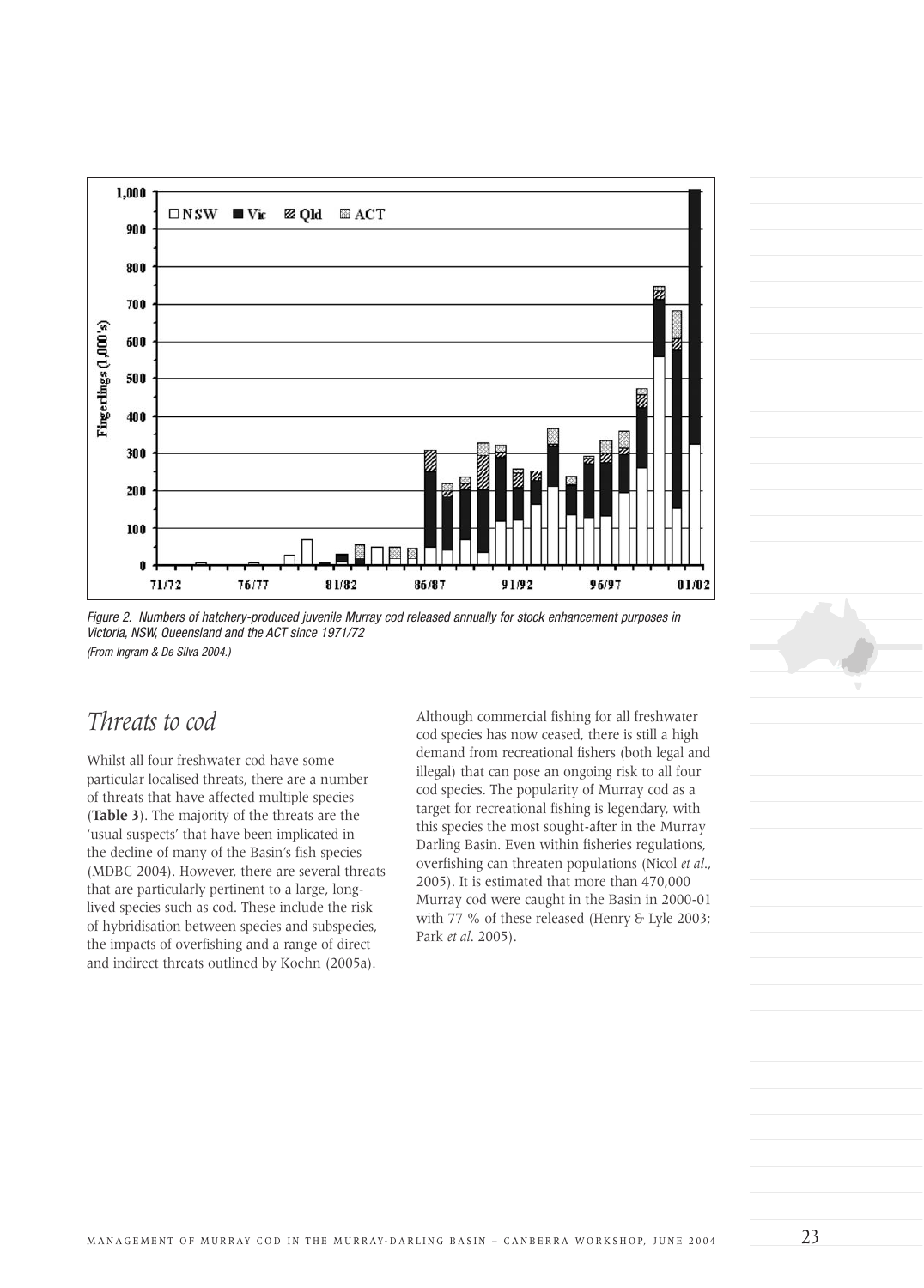|--|

|                                 | <b>Trout cod</b>     | Eastern<br>freshwater cod | <b>Mary River</b><br>cod | Murray cod           |
|---------------------------------|----------------------|---------------------------|--------------------------|----------------------|
| Habitat loss & degradation      |                      |                           | ХФ                       |                      |
| sedimentation                   |                      | $\mathbb{X}^\bullet$      | $\mathbb{X}^\bullet$     |                      |
| desnagging                      | $X^{\bullet\bullet}$ |                           | ✓                        | $\chi_{\Theta}$      |
| Water extraction                | $X^{\bullet\bullet}$ |                           | ХФ                       | Х⊕                   |
| Loss of riparian vegetation     |                      | $X^{\bullet\bullet}$      | XФ                       | $\mathbb{X}^\bullet$ |
| Thermal pollution               | $\chi_{\Theta}$      |                           | ✓                        | $\mathbb{X}^\bullet$ |
| Flow regulation                 | $X^{\bullet\bullet}$ |                           | ✓                        | $\mathbb{X}^\bullet$ |
| Barriers to fish movement       | $\chi_{\Theta}$      | ✓                         | ✓                        | $\mathbb{X}^\bullet$ |
| Poor water quality (incl fires) | $X^{\bullet\bullet}$ | ХФ                        | ✓                        | $X^{\bullet\bullet}$ |
| Overfishing                     | $\chi_{\Theta}$      | $x^*$                     | ХФ                       | XФ                   |
| Hybridisation with other cod    | ✓                    | %                         | ✓                        |                      |
| Competition with other cod      | $x^*$                |                           |                          |                      |
| Genetic impacts from stocking   | Xe                   | $X^{\bullet\bullet}$      | Х⊛                       | ✓                    |
| Alien species                   | %                    | Х⊕                        | ✓                        | Х⊕                   |
| Disease                         | ✓                    | Х⊕                        |                          | XФ                   |

Key:  $\checkmark$  = minor threat  $\overset{\text{\textcircled{\char'1}}}{\checkast}$  = major threat

# *Learning from recovery activities for Eastern freshwater Cod, Mary River cod and Trout cod.*

Recovery programs for cod species other than Murray cod have been established since the 1980s, and there are valuable lessons to be learnt from these programs which, at least initially, have heavily relied on stocking as a major recovery activity (**Table 4**). For the two cod species with the most restricted distributions (Eastern freshwater cod and Mary River cod), there has been significant community involvement in the recovery process. The recovery program for Eastern freshwater cod has benefited from the establishment of Project Big Fish, a community group that has provided a public focus for the recovery actions. Project Big Fish has conducted a variety of community awareness activities for Eastern freshwater cod including:

- displays at shows, field days, shopping centres and environmental expos
- an internet site
- open days at Booma, a commercial hatchery
- restocking workshops
- brochures and newsletters
- presentations to schools, community groups, fishing clubs and local government
- public releases of fingerlings involving local schools, ABC documentary and video units
- media releases and interviews.
- an Eastern Freshwater Cod Museum at Booma hatchery

The involvement of a local commercial fish hatchery in breeding and stocking Eastern freshwater cod (Booma Hatchery) has also facilitated greater community interest and ownership of the recovery effort.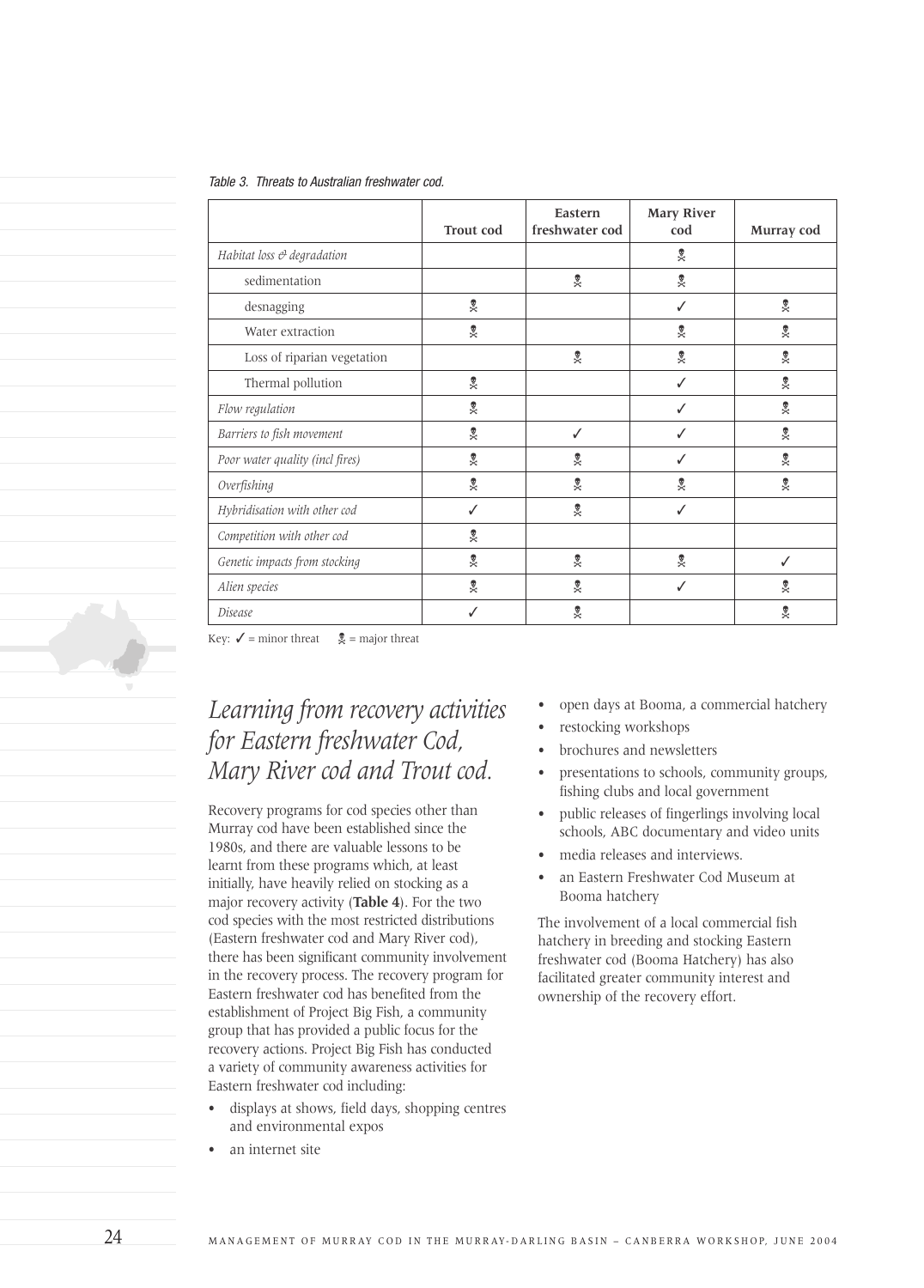Table 4. Stocking programs for freshwater cod species.

|                              | <b>Declared</b><br>Threatened/<br>protected | <b>Stocking</b><br>Program<br>Commenced | <b>Total Number</b><br><b>Stocked</b><br>$(\text{prior to } 2004)$        | Commercial,<br>non-govt<br>hatcheries<br>involved? | Recreational<br><b>Fishing</b><br>Allowed? |
|------------------------------|---------------------------------------------|-----------------------------------------|---------------------------------------------------------------------------|----------------------------------------------------|--------------------------------------------|
| <b>Trout cod</b>             | Pre-1984<br>(Lake 1971)                     | 1986                                    | (Vic) 417,350<br>(NSW) 749,020                                            | N <sub>0</sub>                                     | N <sub>0</sub>                             |
| Eastern<br>Freshwater<br>cod | 1984                                        | 1988                                    | 210,000                                                                   | Yes                                                | N <sub>0</sub>                             |
| <b>Mary River</b><br>cod     | 1994                                        | 1983                                    | 416,300                                                                   | Yes                                                | Yes<br>(in 9 stocked)<br>dams only)        |
| Murray cod                   | 2003                                        | late $1970s$                            | (Vic) 2.89 mill.<br>(NSW) 2.85 mill.<br>$(ACT)$ 405,160<br>(Old) 320,000* | Yes                                                | Yes                                        |

\* number stocked prior to April 2001

Similarly, the Mary River cod recovery program has had a significant community input with the recovery team including a variety of local community representatives as well as a community-based education officer. To maintain the community link with Mary River cod, the species is stocked into a number of local dams where it can be legally fished, ensuring that the species remains in the public eye.

The higher level of community input into the Mary River cod and Eastern freshwater cod recovery efforts has been largely facilitated by the small geographic distribution of the species, that gives a sense of proximity and immediacy to recovery activities. By contrast, the recovery program for Trout cod has been almost exclusively conducted by state fisheries and conservation agencies, with minimal interest and community input. The national Trout Cod Recovery Team has not been able to secure a community representative, despite recognition within the recovery team of the benefits of such representation. Also, the Trout cod recovery effort has been dispersed over a much larger geographic area, and so has lacked the fine-scale, local focus of the recovery efforts for the two cod species outside the Basin.

Trout cod has been a rare and protected species for many years, and so the opportunities for anglers to legally interact with the species have been greatly reduced. This lack of direct interaction between fish and anglers militates

against the fostering/development of new 'champions' for the species, with only the stories from 'old timers' remaining to identify the sporting values/desirability of the species. In fact, the inability to legally retain the species anywhere in its range can create negative feelings towards Trout cod. At a number of sites where the species has been stocked or re-introduced, anglers consider Trout cod a pest because small individuals compete with and consume valuable baits, but when caught cannot be kept. Such situations demonstrate the need for increased education programs for anglers, who often fail to understand fish population dynamics and how such a locally abundant species can be listed as endangered. Fortunately, there are still substantial recreational fishing opportunities for Murray cod that retain the species in the public eye and provide man V's fish interactions that maintain and enhance its iconic status. If the community is to be remain an active and committed partner in recovery activities (as it should), it is vitally important that it retains this capacity to interact with Murray cod. Commercial fishing for Murray cod has ceased and broadscale closures to recreational fishing would not be acceptable to the angling community and are unlikley to be appropriate for Murray cod. However, the benefits of local closures or other population protection measures are worth investigating (see Harris 2005), although community endorsement/ participation is essential to their success.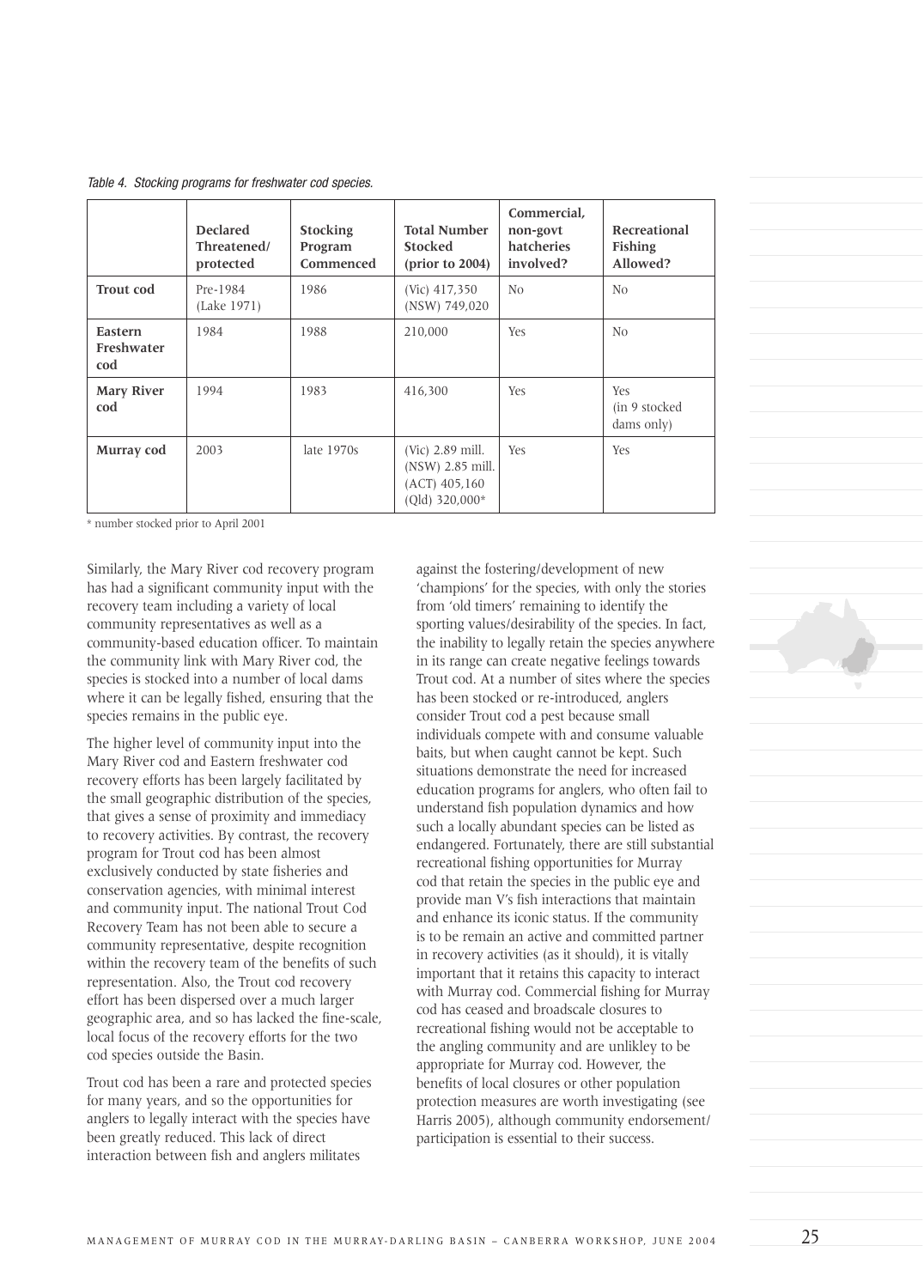



The conservation and restoration of broadly distributed species such as Murray cod are a challenge to fisheries and conservation agencies. The previous species-based approaches have allowed the disappearance of many local populations, and if unchecked can lead to the 'death by a thousand cuts' syndrome. The loss of local populations can lead to fragmentation of a species range and increase the risks of further population losses. Recent examples of lost or severely depleted populations for Murray cod include fish kills in the Broken Creek, Darling River downstream of Menindee, and the Mitta Mitta River below Dartmouth (see Koehn 2005b; Koehn *et al*. 1995; Sinclair 2005b). The loss or depletion of local cod populations cannot be easily rectified, with substantial stocking programs required and significant time lags apparent before numbers of adult cod recover (Koehn 2005b). The chances of recovering the original genetic diversity in such populations are non-existent to slim, as hatchery brood stock are genetically depauperate compared to wild stocks (Bearlin & Tikel 2003). In recent years, the shift in focus from species-based conservation to biodiversity conservation has facilitated the conservation and improved management of local populations for a number of species, although this approach has not been widely adopted by some fisheries or water management agencies (see Sinclair 2005b). The advantages of trying to conserve fish species with relatively small distributions (Mary River cod, Eastern freshwater cod) that have been alluded to earlier (increased public ownership and involvement) may also be available to widespread species such as Murray cod. However, a different approach is required. Whereas the Mary River cod and Eastern freshwater cod recovery programs have secured public involvement through a species-based focus, widespread species such as Murray cod may require a population focus to secure public interest and engagement. With a population-based approach, local or regional communities will still be able to focus on recovery activities for their local cod population, without becoming 'lost' in a big picture, whole-of-species recovery program. There would still be a requirement for Basinwide, overarching objectives and activities in a Murray cod recovery plan, with such items

largely the provenance of State fisheries agencies, but community involvement would be enhanced by defining local or regional activities, targets and monitoring approaches.

# *Conclusions*

Common threats operate across the four species of Australian freshwater cod. Recovery activities for three of the species have been in place for many years. The value and importance of local community involvement in recovery activities has been clearly demonstrated for the two coastal drainage species Eastern freshwater cod and Mary River cod. A key to the success of recovery activities for Murray cod may be the translation of this 'local' approach via a population rather than species basis for this widely distributed species of the Murray-Darling Basin.

# *References*

Australian Society for Fish Biology 2004. Conservation status of Australian fishes 2004. *Australian Society for Fish Biology Newsletter* 34(2): 59-64.

Bawden, T. 1888. Personal recollections of early days in the Clarence district the stations and all about them. *The Bawden Lectures. June 1886, July, 1886, August,1888. The First Fifty Years of Settlement on the Clarence*. R. C. Law. Australia, National Library of Australia.**:** 88-182.

Bearlin, A.R. and Tikel, D. 2003. Conservation genetics of Murray-Darling Basin fish; silver perch (*Bidyanus bidyanus*), Murray cod (*Maccullochella peelii*), and trout cod (*M. macquariensis*). Pp 59-83 in Phillips, B. ed. 2003: *Managing fish translocation and stocking in the Murray-Darling Basin. Workshop held in Canberra 25–26 September 2002. Statement, recommendations and supporting papers*. WWF Australia.

Berra, T.M. 1974. The trout cod *Maccullochella macquariensis*, a rare freshwater fish of eastern Australia. *Biological Conservation* 6(1): 53–56.

Berra, T.M. and Weatherley, A.H. 1972. A systematic study of the Australian freshwater serranid fish genus *Maccullochella*. *Copeia* 1972(1): 53–64.

Brown, A.M., Nicol, S. and Koehn, J.D. 1998. *Trout cod recovery plan – Major project review report.* Internal report to Environment Australia. Department of Natural Resources and Environment, Melbourne.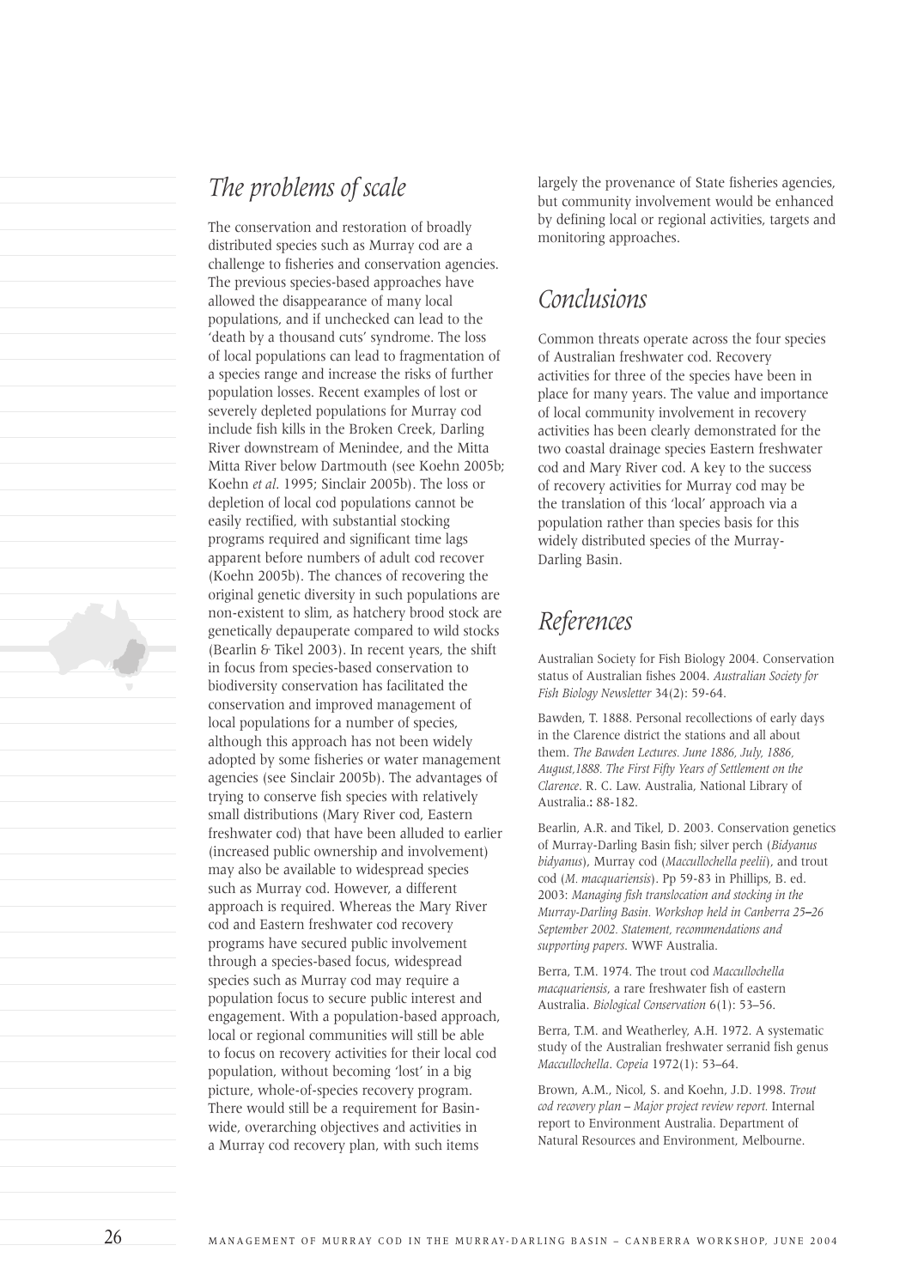Butler, G.L. 2001. *Age, Growth and Telemetric Tracking of the Eastern Freshwater Cod,* Maccullochella ikei *(Pisces: Percichthyidae) within the Mann-Nymboida River System, NSW*. Honours thesis, School of Resource Science and Management. Lismore, Southern Cross University**.** 81 pp.

Cadwallader, P.L. 1977. *J.O. Langtry's 1949-50 Murray River investigations*. Fisheries and Wildlife Paper No. 13. Fisheries and Wildlife Division, Victoria.

Cadwallader, P.L. 1979. Distribution of native and introduced fish in Seven Creeks River system. *Australian Journal of Ecology* 4: 361–385.

Cadwallader, P.L. and Gooley, G.J. 1984. Past and present distributions and translocations of Murray cod *Maccullochella peeli* and trout cod *M. macquariensis* (Pisces: Percichthyidae), in Victoria. *Proceedings of the Royal Society of Victoria* 96(1): 33–43.

Cadwallader, P.L. and Gooley, G.J. 1985. *Propagation and Rearing of Murray Cod* Maccullochella peeli *at the Warmwater Fisheries Station Pilot Lake Charlegrark.* Government Printer, Melbourne.

Douglas, J.W., Gooley, G.J. and Ingram, B.A. 1994. *Trout Cod,* Maccullochella macquariensis *(Cuvier) (Pisces: Percichthyidae), Resource Handbook and Research and Recovery Plan*. Department of Conservation and Natural Resources, Victoria.

Douglas, J.W., Gooley, G.J., Ingram, B.A., Murray, N.D. and Brown, L.D. 1995. Natural hybridzation between Murray cod, *Maccullochella peelii peelii* (Mitchell), and trout cod, *Maccullochella macquariensis* (Cuvier) (Percichthyidae), in the Murray River, Australia. *Marine and Freshwater Research* 46: 729-734.

DSE 2003. Advisory List of Threatened Vertebrate Fauna in Victoria. Department of Sustainability and Environment, Melbourne. www.dse.vic.gov.au.

Ebner, B., Johnson, L. and Lintermans, M. 2005. *Re-introduction of Trout Cod into the Cotter River Catchment.* Final report to Natural Heritage Trust. Environment ACT, Canberra. 34 pp.

Faragher, R.A. and Harris, J.H. 1993. The historical and current status of freshwater fish in New South Wales. *Australian Zoologist* 29(3-4): 166-176.

Gilligan, D. and Schiller, C. 2003. *Downstream transport of larval and juvenile fish in the Murray River.* Final Report for the National Resources Management Strategy, Project No. NRMS R7019. NSW Fisheries, Sydney.

Growns, I., Wooden, I. and Schiller, C. 2004. Use of instream habitat by trout cod *Maccullochella macquariensis* (Cuvier) in the Murrumbidgee River. *Pacific Conservation Biology* 10: 261-265.

Hall 1977. *The Road to the River (1839-1939).* Lismore, NSW, Bordings Publications.

Harris, J.H. 2003. Fish stocking and translocation in the Murray-Darling Basin: issues, benefits and problems. Pp 11-27 *In* Phillips, B. (ed.) 2003: *Managing fish translocation and stocking in the Murray-Darling Basin. Workshop held in Canberra 25–26 September 2002. Statement, recommendations and supporting papers.* WWF Australia.

Harris, J.H. 2005. If I were the Cod God: strengthening Murray cod management. (this Proceedings).

Harris, J.H. and Gehrke, P.C. (eds) 1997. *Fish and Rivers in Stress*: *The NSW Rivers Survey*. New South Wales Fisheries and the Cooperative Research Centre for Freshwater Ecology.

Harris, J.H. and Rowland, S.J. 1996. Australian Cods and Basses. Pp 150-163 *In* R. McDowall (ed) *Freshwater Fishes of south-eastern Australia.* Sydney, Reed Books.

Henry, G.W. and Lyle, J.M. (eds) 2003. The National Recreational and Indigenous Fishing Survey. *NSW Fisheries Final Report Series No. 48*. NSW Fisheries, Sydney.

Humphries, P. 2005. Spawning time and early life history of Murray cod, *Maccullochella peelii peelii* (Mitchell) in an Australian river. *Environmental Biology of Fishes* 72 (4): 393-407.

Humphries, P. and Lake, P.S. 2000. Fish larvae and the management of regulated rivers. *Regulated Rivers: Research and Management* 16**:** 421-432.

Ingram, B.A. and De Silva, S.S. (eds) 2004. *Development of Intensive Commercial Aquaculture Production Technology for Murray cod*. Final Report to the Fisheries Research and Development Corporation. (Project No. 1999/328). Primary Industries Research Victoria, DPI, Alexandra, Victoria, Australia. 202 pp.

Ingram B.A. and Douglas J.W. 1995. Threatened fishes of the world: *Maccullochella macquariensis* (Cuvier, 1829) (Percichthyidae). *Environmental Biology of Fishes* 43: 38.

Ingram B.A. and Rimmer, M.A. 1992. Induced breeding and larval rearing of the endangered Australian freshwater fish trout cod, *Maccullochella macquariensis* (Cuvier)(Percichthyidae). *Aquaculture and Fisheries Management* 24: 7-17.

Kearney, R.E. and Kildea, M.A. 2001. *The status of Murray cod in the Murray-Darling Basin*. Report to Environment Australia. Applied Ecology Research Group, University of Canberra. 66 pp.

Koehn, J.D. 1997. Habitats and movements of freshwater fish in the Murray-Darling Basin. Pp 27-32 *In* Banens, R.J. & Lehane, R. (eds) *1995 Riverine Environment Research Forum. Proceedings of the inaugural Riverine Environment Research Forum of MDBC Natural Resource Management Strategy funded projects, held 4-6 October 1995 in Attwood, Victoria*.. Murray-Darling Basin Commission, Canberra.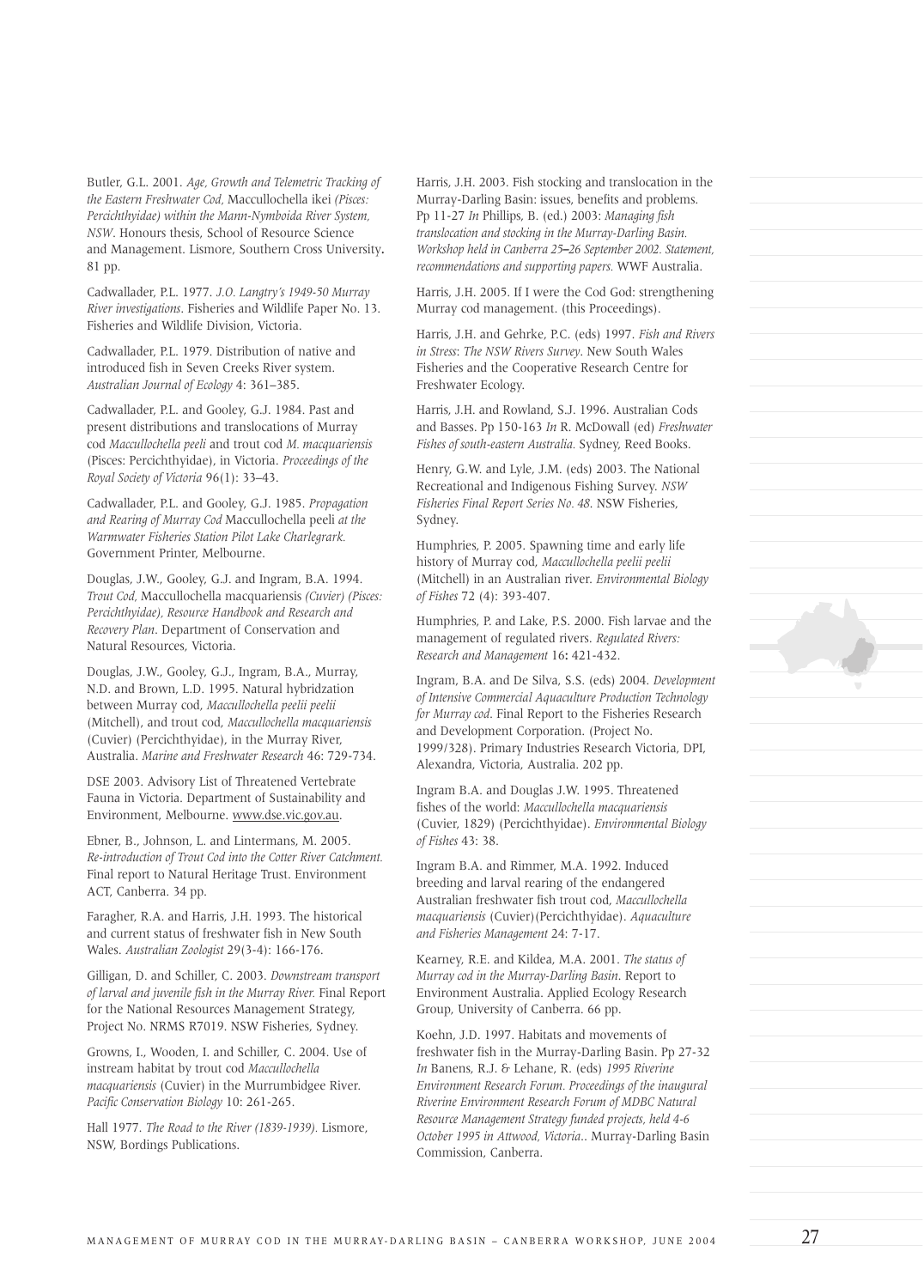Koehn, J.D. 2005a. Threats to Murray cod. (this Proceedings).

Koehn, J.D. 2005b. The loss of valuable Murray cod in fish kills: a science and management perspective. (this Proceedings).

Koehn, J.D., Doeg, T.J., Harrington, D.J. and Milledge, G.A. 1995. *The Effects of Dartmouth Dam on the aquatic fauna of the Mitta Mitta River.* Report to Murray-Darling Basin Commission. Department of Natural Resources, Victoria. 151 pp.

Koehn J.D. and Harrington D.J. (in press) a. Conditions and timing of the spawning of Murray cod (*Maccullochella peelii peellii*) and the endangered trout cod (*M. macquariensis*) in regulated and unregulated rivers. *Rivers Research and Applications*.

Koehn J.D. and Harrington D.J. (in press) b. Collection and distribution of early life stages Murray cod *Maccullochella peelii peelii* in components of a regulated river system. *Australian Journal of Zoology.*

Koehn J.D. and Nicol S. 1998. Habitat and movement requirements of fish in the Murray-Darling Basin. Pp 1-6 *In* Banens, R.J. & Lehane, R. (eds) *1996 River Environment Forum, October 1996, Brisbane, Queensland.* Murray-Darling Basin Commission, Canberra.

Koehn, J.D. and O'Connor, W.G. 1990. *Biological Information for Management of Native Freshwater Fish in Victoria*. Department of Conservation and Environment, Victoria.

Lintermans, M. 1995. *The status of trout cod* Maccullochella macquariensis *in Bendora Reservoir, ACT: Results of 1992/93 and 1995 monitoring*. Internal Report 95/4, ACT Parks and Conservation Service, Canberra.

Lintermans, M. 2002. *Fish in the Upper Murrumbidgee Catchment: A Review of Current Knowledge***.** Environment ACT, Canberra. 92 pp.

Lintermans, M., Kukolic, K. and Rutzou, T. 1988. The Status of the trout cod, *Maccullochella macquariensis* in the Australian Capital Territory. *Victorian Naturalist* 105: 205-207.

Merrick, J.R. and Schmida, G.E. 1984. *Australian Freshwater Fishes: Biology and Management.* Neltey, South Australia., Griffin Press Limited.

Morris, S.A., Pollard, D.A., Gehrke, P.C. and Pogonoski, J.J. 2001. *Threatened and potentially threatened freshwater fishes of coastal New South Wales and the Murray-Darling Basin.* Report to Fisheries Action Program and World Wide Fund for Nature. NSW Fisheries Final Report Series No. 33. 166 pp.

MDBC 2004. *Native Fish Strategy for the Murray-Darling Basin 2003-2013*. Murray-Darling Basin Commission, Canberra.

Nicol, S., Todd, C., Koehn, J. and Lieschke, J. 2005. How can recreational angling regulations help meet the multiple objectives for the management of Murray cod populations? (this Proceedings).

Park, T., Murphy, J. and Reid, D. 2005. The recreational fishery for Murray cod in the Murray-Darling Basin – Results from the National Recreational and Indigenous Fishing Survey. (this Proceedings).

Phillips, B. (ed.). 2003. Managing fish translocation and stocking in the Murray-Darling Basin. Workshop held in Canberra 25**–**26 September 2002. Statement, recommendations and supporting papers. WWF Australia. 107 pp.

Reid, D.D., Harris, J.H., Chapman, D.J. 1997. *NSW Inland Commercial Fishery Data Analysis*. Fisheries Research and Development Corporation, NSW Fisheries, Cronulla and CRC Freshwater Ecology, Canberra.

Rowland, S.J. 1983a. The hormone induced ovulation and spawning of the Australian freshwater fish golden perch *Macquaria ambigua* (Richardson) (Percichthyidae). *Aquaculture 35*: 221–238.

Rowland, S.J. 1983b. Spawning of the Australian freshwater fish Murray cod, *Maccullochella peeli* (Mitchell) in earthen ponds. *Journal of Fish Biology 23*: 525–534.

Rowland, S.J. 1985. Aspects of the Biology and Artificial Breeding of Murray cod, *Maccullochella peeli* and the eastern Freshwater Cod, *M. ikei* sp. nov. Ph.D. thesis, Macquarie University.

Rowland, S.J. 1988. Hormone-induced spawning of the Australian freshwater fish Murray cod, *Maccullochella peeli* (Mitchell) (Percichthyidae). *Aquaculture* 70: 371–389.

Rowland, S.J. 1989. Aspects of the history and fishery of the Murray Cod *Maccullochella peeli* (Mitchell) (Percichthyidae). *Proceedings of the Linnaean Society of New South Wales* 111: 201–213.

Rowland, S.J. 1993. *Maccullochella ikei*, an endangered species of freshwater cod (Pisces: Percichthyidae) from the Clarence River system, NSW, and *M. peelii mariensis*, a new subspecies from the Mary River , Qld. *Records of the Australian Museum* 45: 121-145.

Rowland, S.J. 1996. Threatened fishes of the world: *Maccullochella ikei* Rowland, 1985 (Percichthyidae). *Environmental Biology of Fishes* 46: 350.

Rowland, S.J. 2005. Overview of the history, fishery, biology and aquaculture of Murray cod (*Maccullochella peelii peelii*). (this Proceedings).

Saville-Kent, W. 1890. Fisheries, Wide Bay District. (Report presented to both houses of parliament). Government Printer, Brisbane.